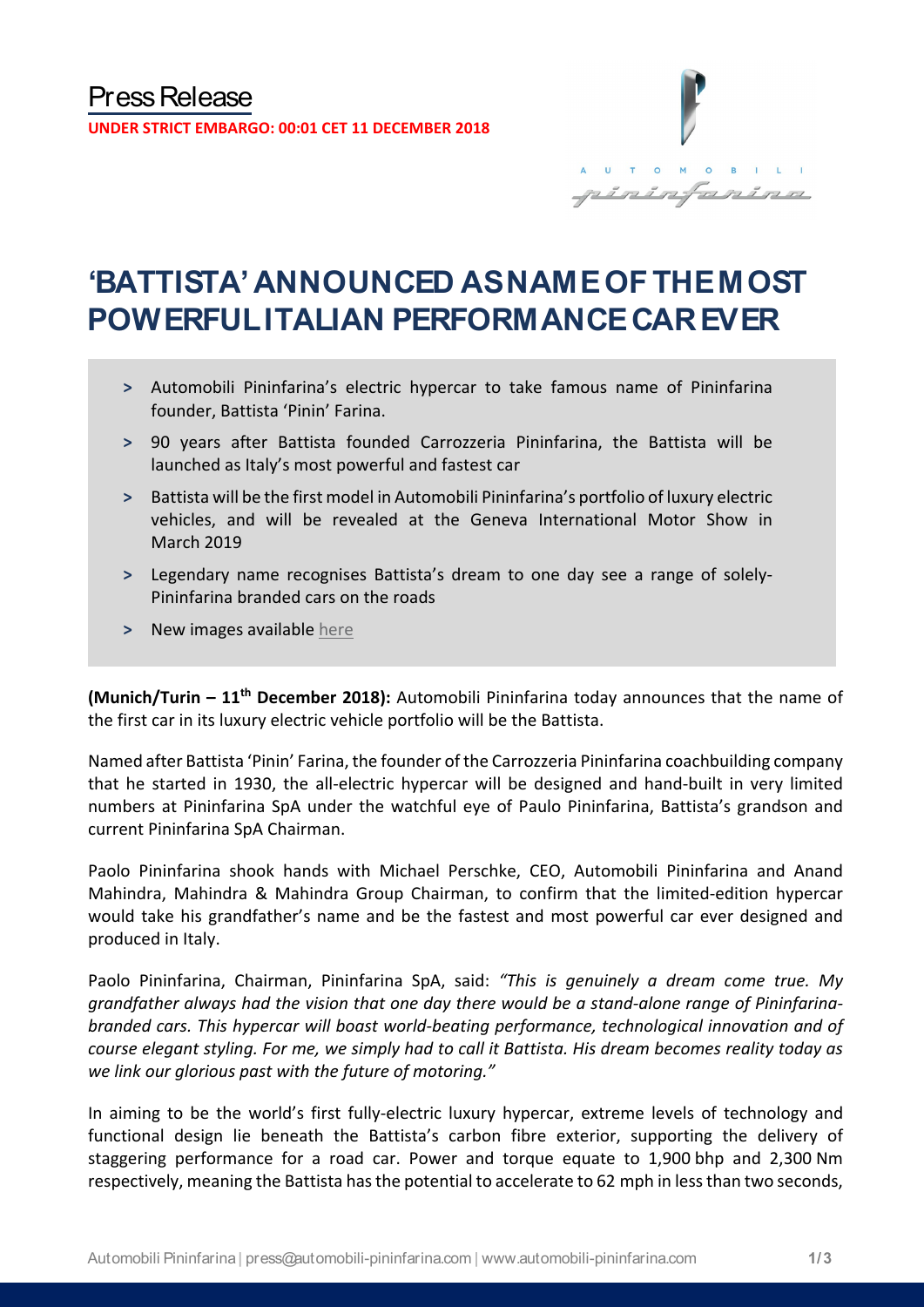### Press Release

faster than a Formula 1 car, and break the 250 mph top speed barrier  $-$  all with a potential zero emissions range of over 300 miles.

Automobili Pininfarina has made a series of announcements in recent weeks that underpin its ambitions to be the world's most innovative, sustainable and desirable wholly-electric luxury performance car brand at launch in 2020:

- $A \in 20$  million investment in a new partnership with Pininfarina SpA that underpins design, development and production of the Battista and the future range of Automobili Pininfarina cars at Pininfarina SpA headquarters in Cambiano near Turin
- A multi-million-euro commercial partnership with Rimac Automobili, the world's leading electric powertrain and battery supplier to premium and luxury automotive brands
- New leadership appointments across the business of automotive executives with significant experience in design, development, engineering and connectivity from brands such as Bugatti, McLaren, Pagani, Porsche and Volvo

No more than 150 Battistas will be available from late 2020 at a price estimated between US\$2m and US\$2.5m. 50 cars are currently allocated to the USA, 50 to Europe and 50 to the Middle East and Asia region.

### **PRESS CONTACTS**

(M) +44 (0) 7464 039401 (M) +49 (0) 17841 16025 Email: d.connell@automobili-pininfarina.com Email: [l.rubino@automobili-pininfarina.com](mailto:l.rubino@automobili-pininfarina.com)

Dan Connell – Chief Brand Officer Luca Rubino – Head of Digital Communications

**For more information and for the media kit, please visit: [www.automobili-pininfarina.com/media-zone](http://www.automobili-pininfarina.com/media-zone)**

#### **Editor's notes**

#### **Automobili Pininfarina and the PF0**

Automobili Pininfarina was announced in Rome in April 2018 as the world's newest car brand with an ambition to sustainably develop and produce fully-electric, ultra-luxury cars at the pinnacle of design and desirability in their respective segments.

The Munich-based company will offer a range of cars designed and hand-crafted by legendary Italian automotive styling house Pininfarina SpA. The first, an ultra-exclusive, luxury electric hypercar codenamed PF0, will be launched at the Geneva Motor Show in 2019, with production beginning in 2020.

Through its team of automotive experts drawn from leading luxury and supercar manufacturers, combined with the vision to collaborate with leading players in the world of electrification, connectivity and design, Automobili Pininfarina will deliver innovation in engineering, technology, aerodynamics and performance, wrapped in a beautiful skin.